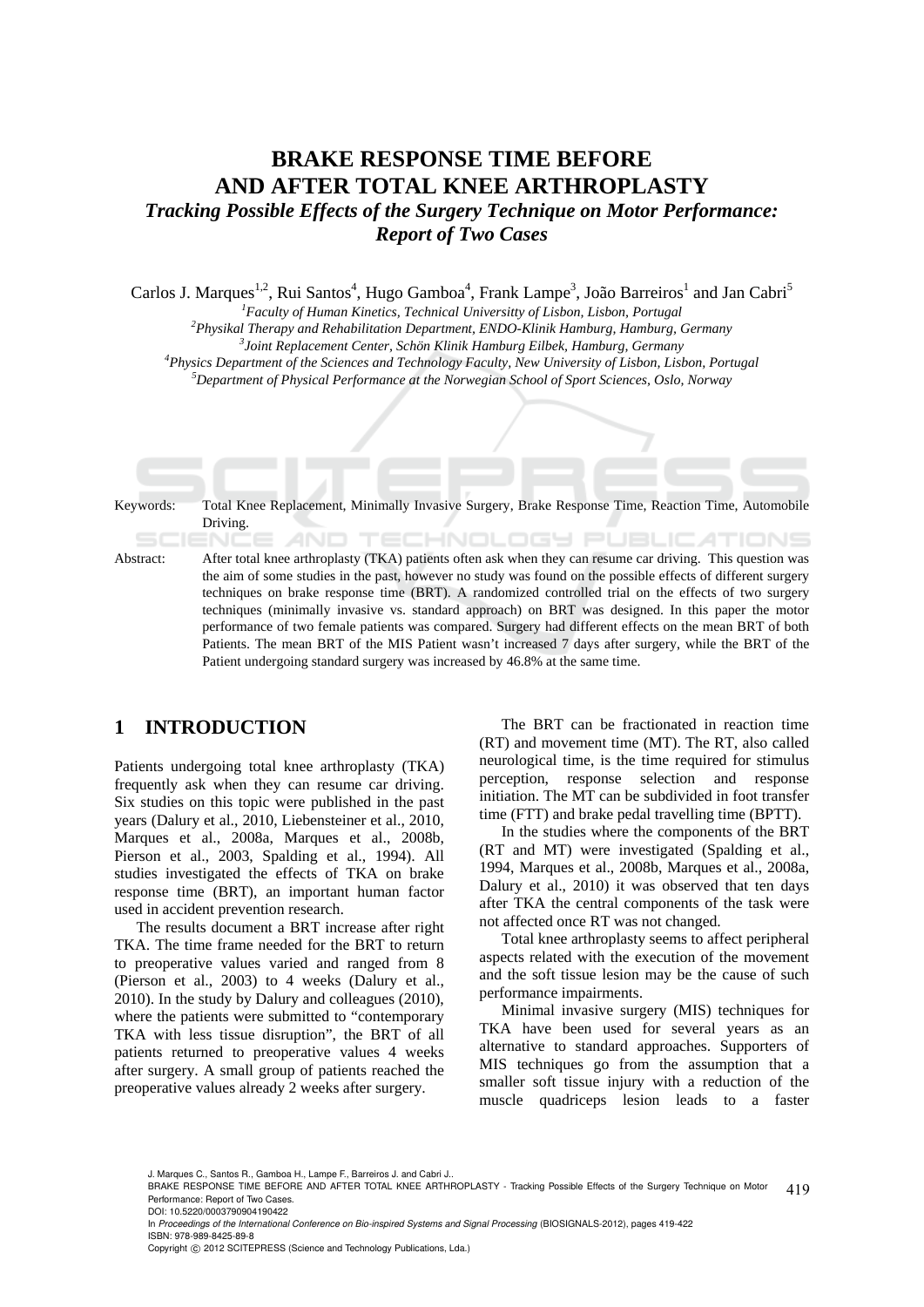rehabilitation with better early functional outcomes, less pain and shorter stay duration. To the best of our knowledge we don't know of any available data on the effects of different surgery techniques on motor performance while executing an emergency brake in a car simulator. The purpose of this study is to compare the effects of MIS and Standard approach for TKA on BRT components. Once the study is ongoing the data of two cases will be reported.

# **2 METHODS AND MATERIALS**

#### **2.1 Design**

A randomized controlled trial with one betweensubject factor (surgery technique: MIS or Standard) and one within-subject factor (time: one day before and 7 days, 30 and 40 days after surgery) was designed (Marques et al., 2011). After consent to participate the patients were randomly assigned to MIS or standard approach surgery. The patients were blinded to the surgery technique they underwent and they all received the same standard physiotherapy treatments.

One experienced orthopaedic surgeon performed all surgeries. In the operation room a concealed envelope was opened and the surgeon got to know which technique he would have to perform.

The MIS technique used was the mini-midvastus approach (Haas et al., 2006). The peri-patellar approach with inversion of the patella was standard. Independently from the surgery technique all operations were performed with the use of the OrthoPilot navigation system and all patients got a Columbus total knee endoprosthesis (BBraun Aesculap, Germany).

The study protocol was approved by the Ethics-Committee of the Federal State of Hamburg, Germany (Project Nr.: PV3349). The trial registration number at the German Clinical Trial Database (DRKS) is: DRKS00000552.

#### **2.2 Participants**

The patient selection is taking place at the Schön Klinik Hamburg Eilbek in Hamburg, Germany. The patients addressed the clinic for elective primary right TKA and were asked if they were car drivers. If the patient drove regularly (at least once a week) he/she was informed about the study and asked for consent.

The patient selection started on January  $10<sup>th</sup>$ 2011 and is still ongoing. Eleven patients have

signed the informed consent until now, of which the complete data of 8 Patients is available: MIS n=5 (4 male; 1 female); Standard approach n=3 (1 male; 2 female). Because the number of cases is still small and the distribution of male and female patients in the groups is unlike, we will present only the primary outcome results of two female patients (Pat. A and Pat. B).

# **2.3 Instruments/ Equipment**

The patients performed the emergency brakes in a car simulator (Fig.1) which was built based on a European middle class car an already used in two former studies (Marques et al., 2008a, Marques et al., 2008b).



Figure 1: Car simulator with bioPlux Research system.

The data acquisition system consists of a bioPlux Research system with wireless connectivity via Bluetooth (Plux –Wireless Biosignals, S.A.), one trigger to command the stimulus light (red LED) turn on/off and two load cells connected with the break and accelerator pedals.

#### **2.4 Study Outcomes**

The primary outcomes of the study are the brake response time (BRT), which is time frame between the onset of the red LED and the achieving of a brake force on the brake pedal of 150N (ms). The BRT was fractionated in reaction time (RT), foot transfer time (FTT) and brake pedal travelling time (BPTT).

#### **2.5 Procedures**

The assessments took place in a closed room to avoid secondary distraction sources. A trained physiotherapist performed all tests.

After sitting down in the car simulator the patients were required to adjust the seat in order to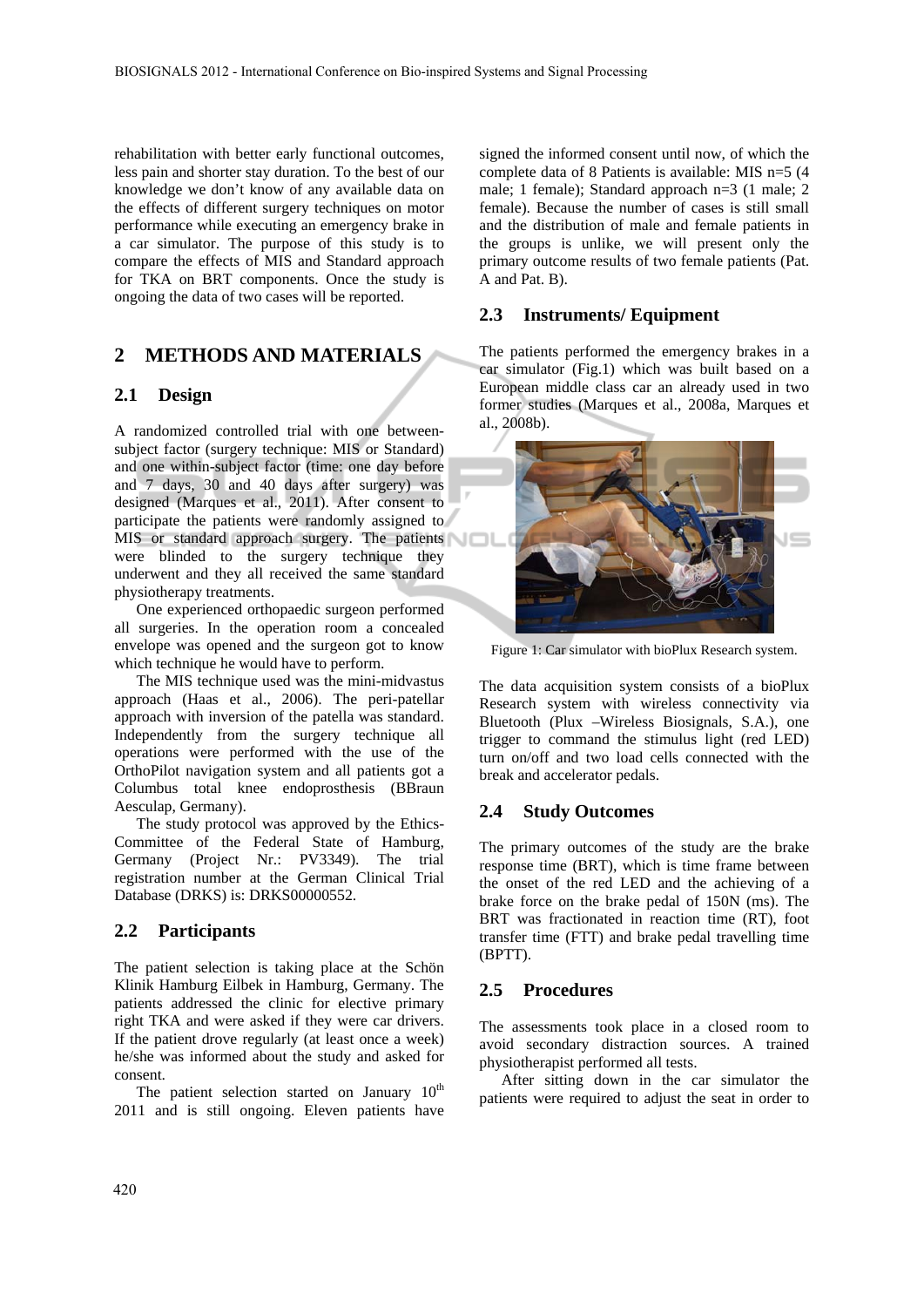find a comfortable position. A simple and a more complex



Figure 2: Mean BRT values across the four measurements.

task were used to assess the components of BRT. At each measurement day patients performed 5 practice and 10 test trials for each task.

#### **2.6 Data Analysis**

Two types of signals were collected: the digital signal from the light trigger and the force signals from the accelerator and brake pedal load cells. The digital signal was used to slice the signals in the 10 break trials for each task. The force signals were calibrated considering that in the initial instant the foot is not pressing any of the pedals and the acquired value in the initial 100ms was considered the zero of the load cells.

After the pre-processing steps, the onset points of the force signals were detected by applying a signalindependent algorithm, which marks significant events in a signal, based on a morphological analysis approach (Santos et al., 2012) and the values of the variables were detected.

# **3 RESULTS**

Patient B is 15 years older then patient A. Despite that difference patient B had faster baseline performances in both tasks when compared with patient A.

Table 1: Demographic data of both patients.

|                  | Patient A | Patient B |
|------------------|-----------|-----------|
| Age $(y)$        |           | 76.       |
| Body weight (Kg) |           |           |
| Stature (cm)     | 167       | 175       |
| Technique        | MIS       | Standard  |

The effects of TKA on BRT are different when comparing the data of both cases in the simple task



Figure 3: Mean RT values across the four measurements.

(Fig. 2). Seven days after surgery the mean BRT of Patient B (Standard) had increased by 46.8% while the mean BRT of Patient A remained practically unchanged (decreased 0.08% from the first to the second measurement). From the second to the third measurement the mean BRT had decreased by 25.7% and 17.3% for patients A and B respectively. Thirty-two days after surgery patient A performed on average 201.1ms quicker then at baseline, while the mean BRT of patient B was still 115.1ms increased when compared with baseline.

The BRT increased due to an MT increase. The RT (Fig. 3) decreased for both patients across the time, with exception of patient B, who's RT had increased by 22.6% from the first to the second measurement.

The analysis of the MT components (FTT and BPTT) revealed that the BRT increased mainly due to an increase of the FTT. The FTT (Fig. 4) had increased by 57.8% (189.7ms) and 53.7% (144.6ms) from the first to second measurement respectively for patient A and B. At 40 days the mean FTT values of both patients were still over baseline (see Figure 5).

The BPTT decreased across the time for Patient A, however, it increased by 65% for patient B between the  $1<sup>st</sup>$  and second measurement (Fig. 6), showing that surgery techniques might have had different effects on this variable.

### **4 DISCUSSION**

Total knee Arthroplasty reduces pain and increases function and quality of live in patients with knee impairments resulting from osteoarthritis. Many patients undergoing TKA want to know when they can resume car driving after surgery.

The preliminary data of two patients suggests that the surgery technique might have an influence on BRT recovery after TKA.